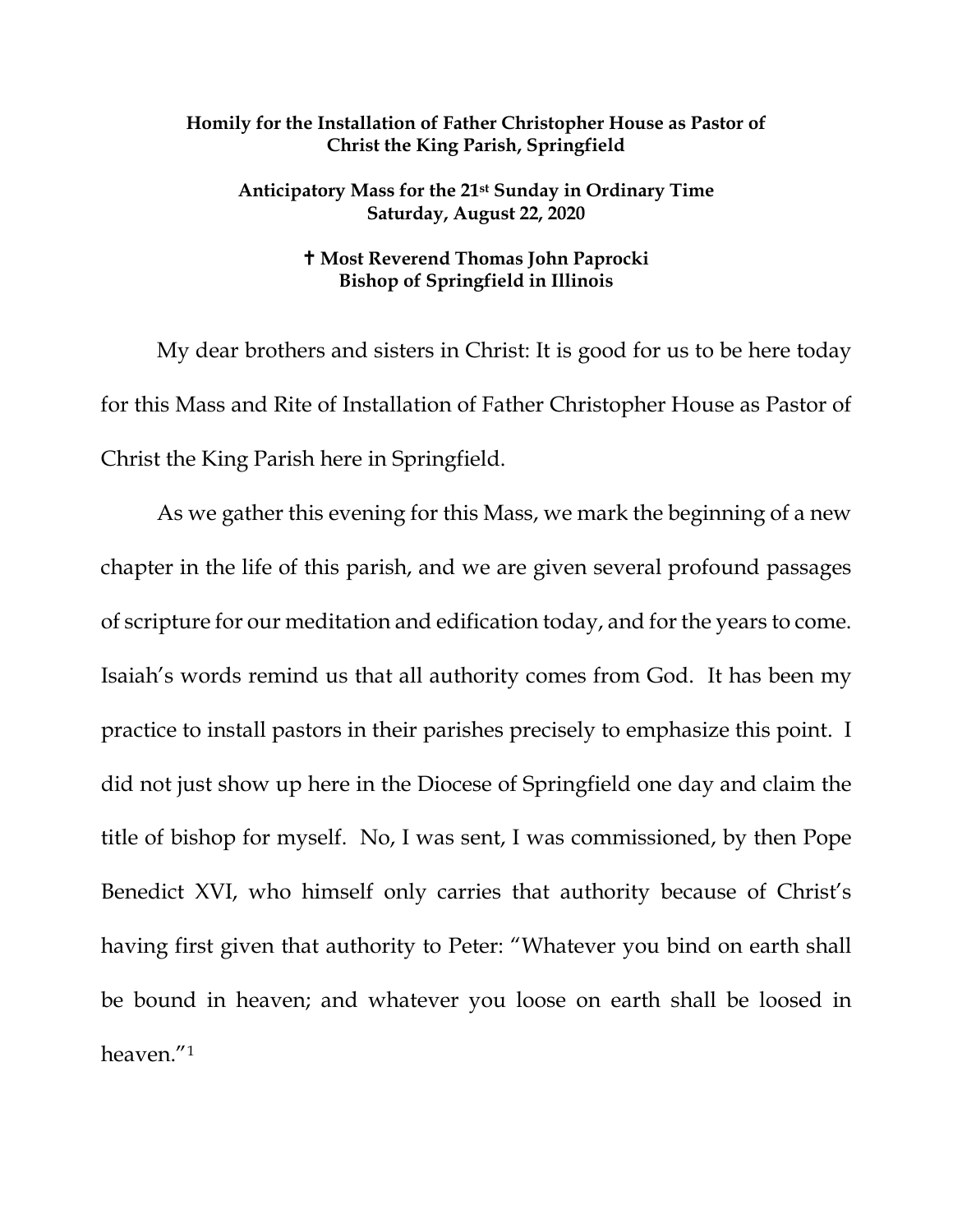In a similar way, a priest is *sent* and *entrusted* with the pastoral responsibilities of a parish by his bishop, and it is during the rite of installation that we celebrate here this evening that this handing over of the "keys of the kingdom" (albeit only a small part of Christ's Kingdom) takes place.

For all of us here today, Christ's giving over His own authority to Peter challenges all of us to renew in our own lives our obedience to Christ. First of all, this means obedience and respect for the Pope, who is the Vicar of Christ in the Universal Church throughout the world, and your Bishop, who is the Vicar of Christ in the diocese.[2](#page-7-1) That is why we pray for the Pope and the Diocesan Bishop by name in every Mass. We should also pray for all those who work in the Church and are united to our Holy Father. I ask humbly for your prayers, for myself, and for your new pastor, that both of us may remain faithful to the responsibilities that have been given to us.

A second part of this obedience, though, sinks even more deeply into our lives: Jesus' gift of authority to Peter only comes after his profession of faith in Jesus as "the Christ, the Son of the Living God." All of us here should ask ourselves if we could make the same profession, with *everything* that it entails. To be the "Christ" and "Son of the Living God," can only mean that Jesus has to be "in charge" of every aspect of our lives.

2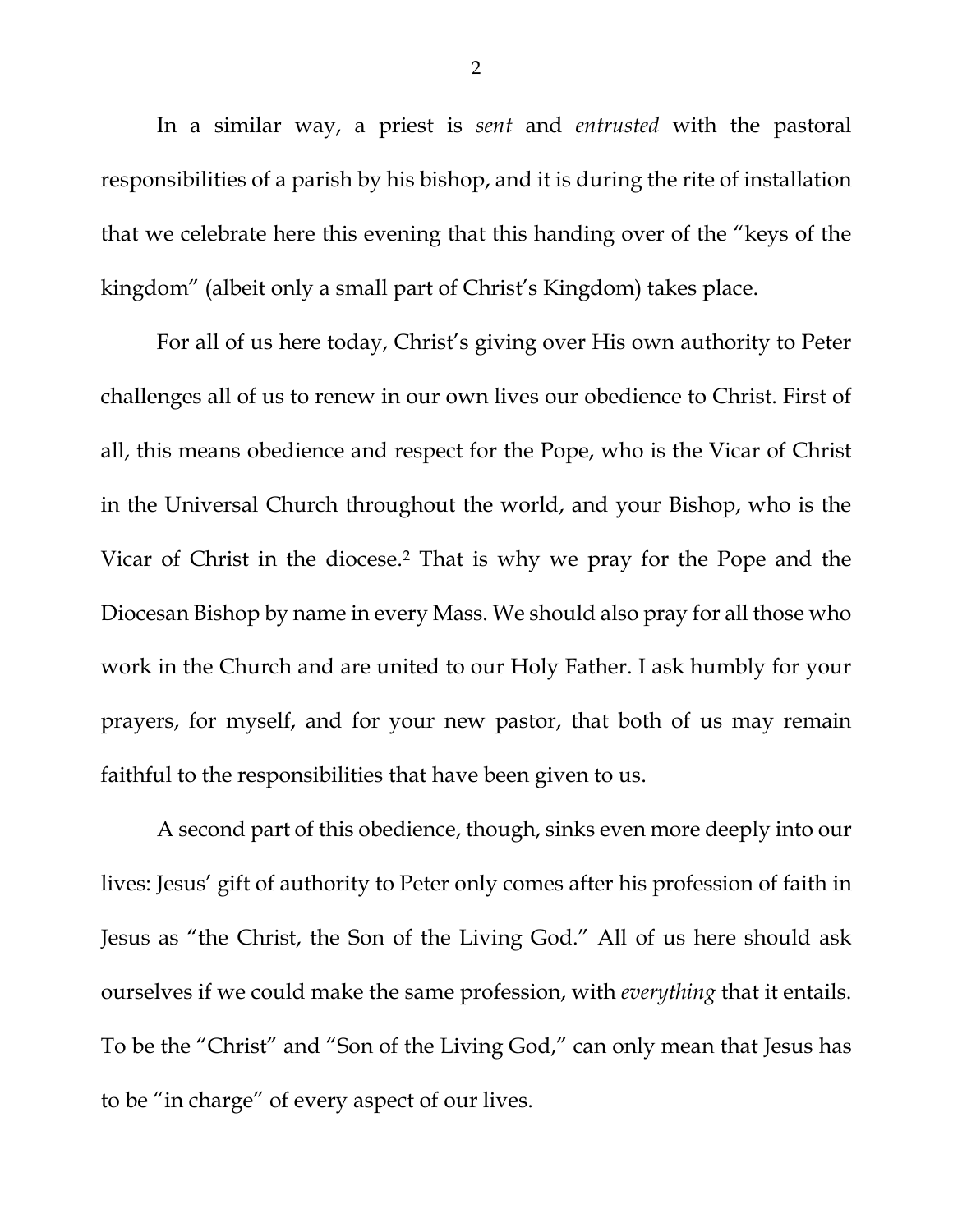Today all of us, with your new pastor, will recite the Creed, professing individually and together our common faith in Christ. I ask your new pastor therefore to take on the responsibilities of this parish with the heart of Christ, but I ask all of us here today to do the same in whatever responsibilities Christ has entrusted to our care. May we all carry them according to the truths that Christ teaches! May our hearts be opened ever more to give our full surrender to Christ in all the facets of our life.

With that prayer on our hearts, we also thank the Lord that today he gives all of you a new pastor! Fr. Chris House was ordained in 2002, and was a parochial vicar here at Christ the King for his first year of priesthood, followed by his being a parochial vicar at Ss. Peter and Paul Parish in Collinsville until 2005, for part of that time also offering the sacraments to St. Mary's in Edwardsville. He has been Pastor at St. Bernard's in Wood River (2005), St. Kevin's in East Alton (2005), and Holy Angels Parish in Wood River (2005-2007), after which in 2007 he was Parochial Administrator at our Cathedral in Springfield and Priest-Moderator at St. Katharine Drexel in Springfield. Beginning in 2004, he served as Specialization Director for the Office for Ministry Formation (which included liturgical ministry, liturgical leadership, and parish life ministry. From 2008-2013, he was the Director of the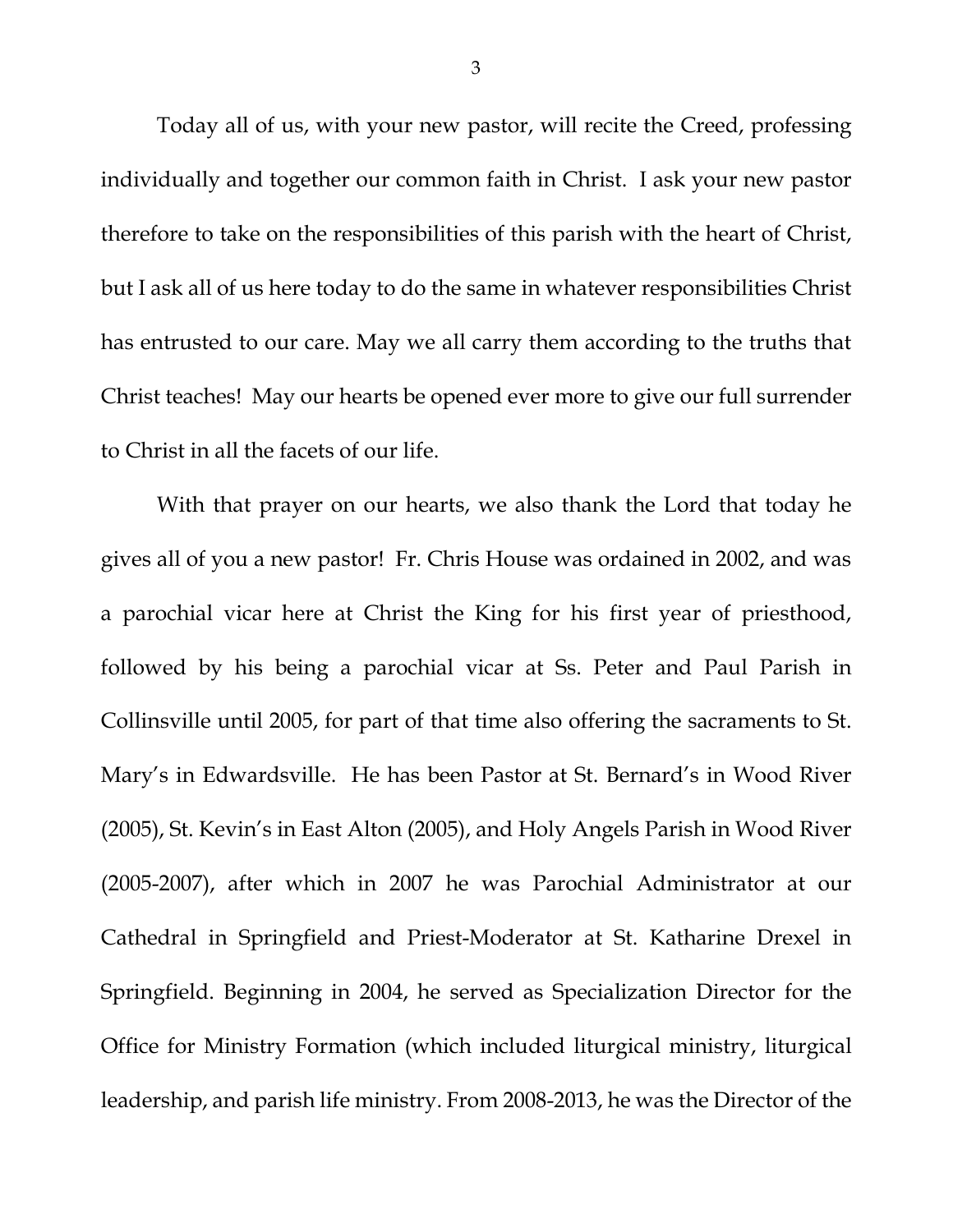Office for Vocations. He also served as Associate Director for Spiritual Formation for the Office of the Diaconate (2006-2014), and Section Prior for the Equestrian Order of the Holy Sepulcher of Jerusalem (2011-present). From 2011-2013, he was Pastor at Holy Cross Parish in Auburn, Sacred Heart Parish in Virden, and St. Patrick Parish in Girard. For one year he was on faculty as Associate Dean of Formation at Mundelein Seminary, and since 2014 he has been the Pastor and Rector at our Cathedral in Springfield, while assisting me as Director of the Department for Canonical Services and Pastoral Services, the Office for the Diaconate, as Chancellor of the Diocese, as a Judge in our Diocesan Tribunal, and as Vicar Judicial.

Obviously, your new pastor has much experience, but I take this opportunity to offer him anew Christ's own trust and confidence, and that constant reminder to continue to place his trust back in Christ's hands.

I also wish to express my deep appreciation to Father Joe Ring for his dedicated ministry as your Pastor for the past eight years. Our prayers and thanks go with him as he begins pastoring Our Saviour's in Jacksonville. We certainly pray for him and his family, as they mourn the loss of his mother.

Father House will serve you as pastor as we continue forward into this Third Millennium of Christianity, so I think it is fitting to call to mind a theme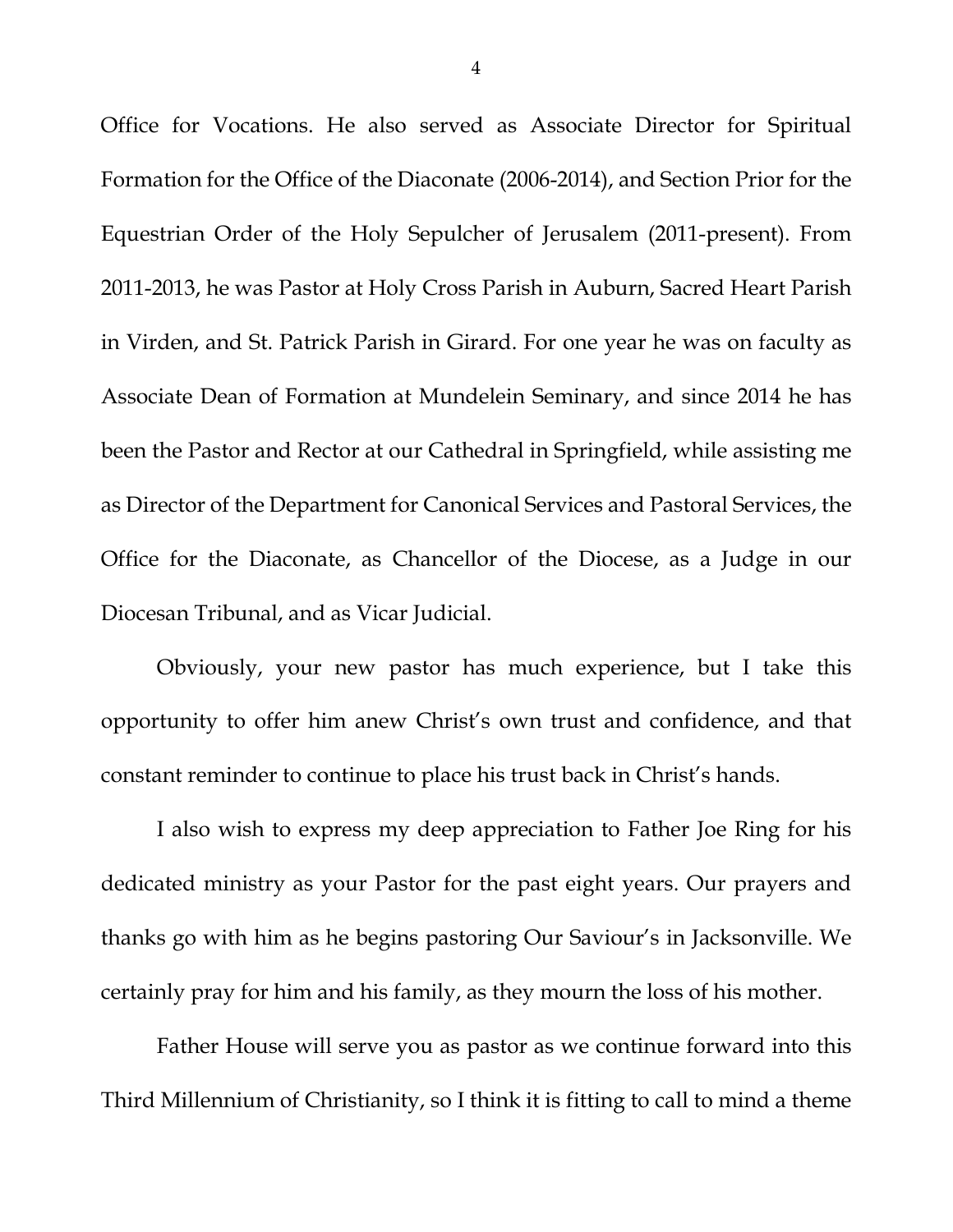suggested by our late Holy Father, the Great Pope Saint John Paul II, in his Apostolic Letter, *Novo Millennio Ineunte*, "On Entering the New Millennium," which I quote as follows (nos. 30-31): "First of all, I have no hesitation in saying that all pastoral initiatives must be set in relation to holiness."

We grow in holiness by following Jesus as His disciples. Closely related to the notion of discipleship is the concept of stewardship. In the First Letter of St. Peter, he writes of stewardship in these words: "As each one has received a gift, use it to serve one another as good stewards of God's varied grace."[3](#page-7-2) The prophet Micah put different words on this same truth: holiness is "to do justice … love kindness … and walk humbly with your God".

In the Fall of 2015, I published my second pastoral letter, entitled, *Ars Crescendi in Dei Gratia*, Latin for "The Art of Growing in God's Grace." In it, I wrote, "The art of growing in God's grace is the key to growth in the Church. Building a culture of growth in the Church starts with inviting people to experience the love of Jesus Christ."

In 2017 we concluded our Fourth Diocesan Synod, in which we focused on discipleship and stewardship. In addition to the clergy and consecrated religious who participated, delegates from each of our 129 parishes in this Diocese voted overwhelmingly to adopt a dozen declarations intended to set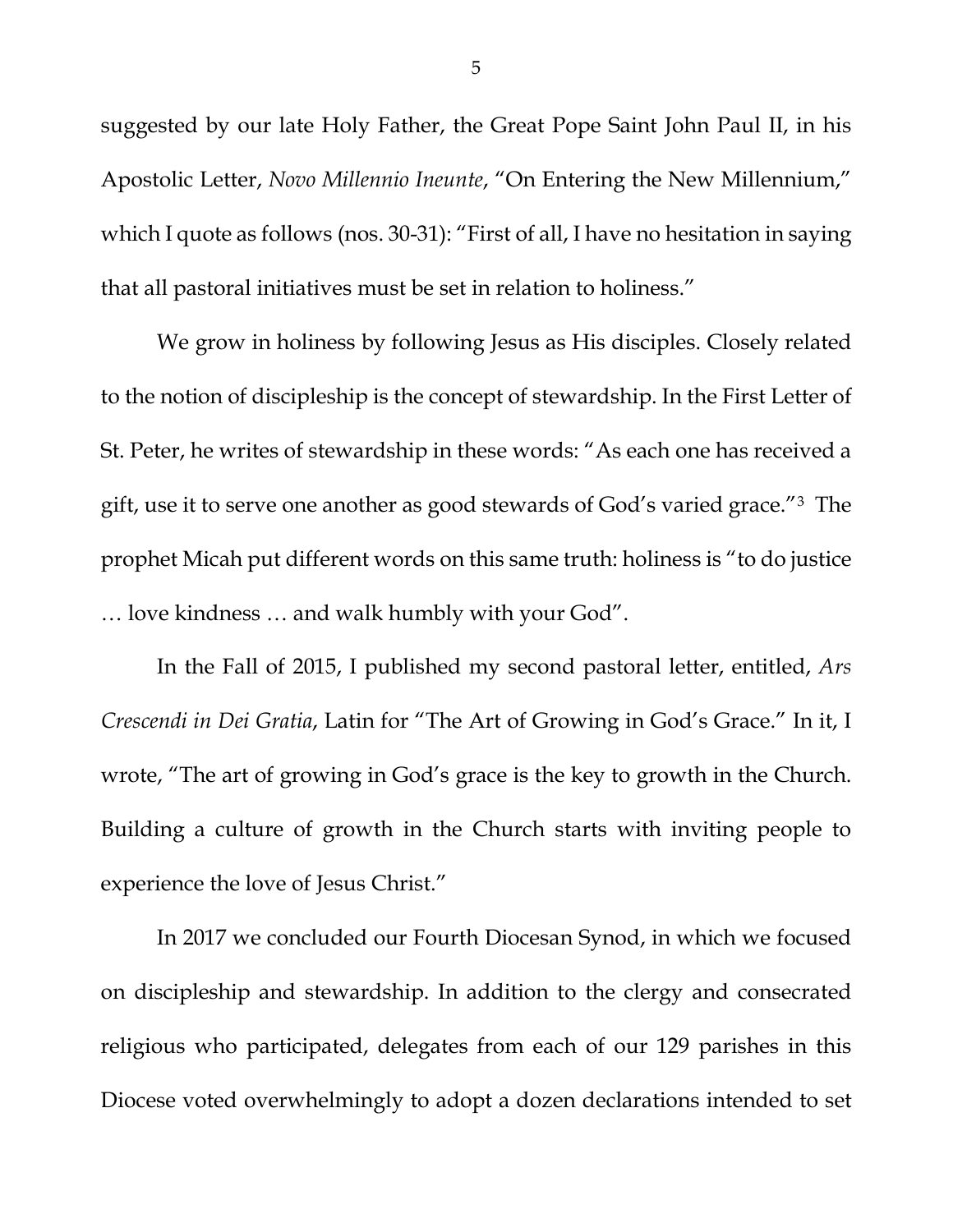the direction and tone for the pastoral ministry of this local Church for the next several years.

The first of these declarations proclaims a new mission statement for all of us as members of this Diocese: "The mission of the Roman Catholic Diocese of Springfield in Illinois is to build a fervent community of intentional and dedicated missionary disciples of the Risen Lord and steadfast stewards of God's creation who seek to become saints. Accordingly, the community of Catholic faithful in this diocese is committed to the discipleship and stewardship way of life as commanded by Christ Our Savior and as revealed by Sacred Scripture and Tradition."

To further this mission, the Diocese of Springfield in Illinois is committed to implementing the Four Pillars of Discipleship and Stewardship, namely, **hospitality, prayer, formation,** and **service**. In other words, we will **invite** people proactively to join us in prayer, especially Sunday Mass; we will **provide** well-prepared celebrations of the sacraments and other occasions for **prayer** as signs of hope and paths of grace to heaven; we will **study** the Bible and **learn** more about Jesus and our Catholic faith; and we will **serve** each other, especially those in need, by practicing charity and justice.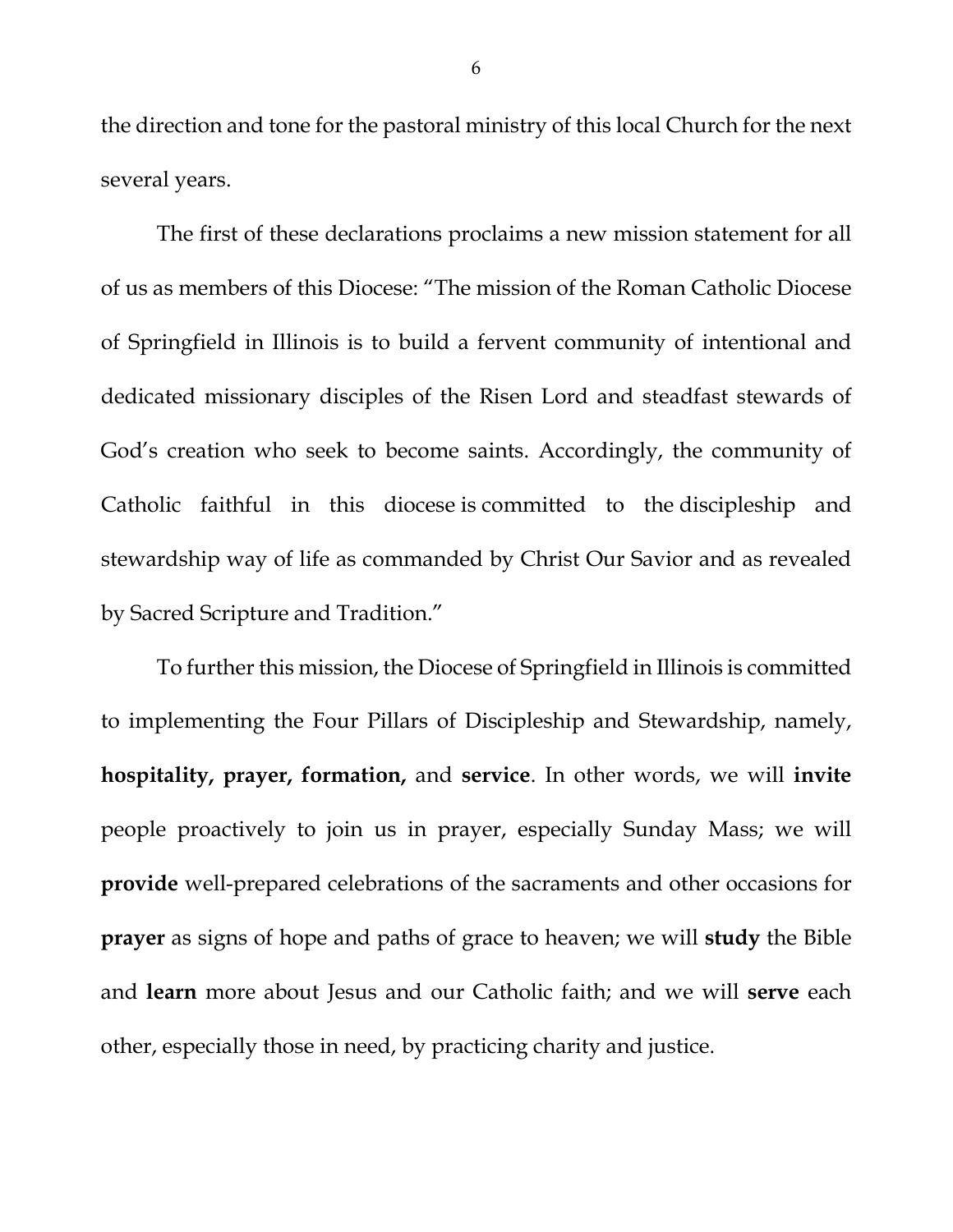Jesus asks each of us the same question He asked His disciples: "Who do you say that I am?" May we answer as Peter did: "You are the Christ, the Son of the Living God." The Lord is inviting us to embrace more fully our call to discipleship out of which necessarily follows a life of stewardship[.4](#page-7-3)

Stewardship recognizes that everything we have comes from God. Stewardship from God's perspective is that He has given us gifts to be used not just selfishly for ourselves, but to be shared with others. Becoming a disciple means making an intentional decision to accept the Lord's call to follow Him and live the discipleship and stewardship way of life.

Thanks to the leadership of Father Ring, your parishes have already begun to take steps to implement the goals of our Diocesan Synod. A key group that is essential to this plan for growth is the priests of our diocese, especially our pastors. But they cannot do this alone. They need the help and cooperation of all parishioners. To be able to put into practice the mission of Jesus, we need to be part of a team supporting each other.

I pray that all of you will work with Father Chris House in seeking to be intentional disciples of the Lord and good stewards of the gifts entrusted to us for the growth of the Church as we journey together toward our inheritance in the glory of Heaven.